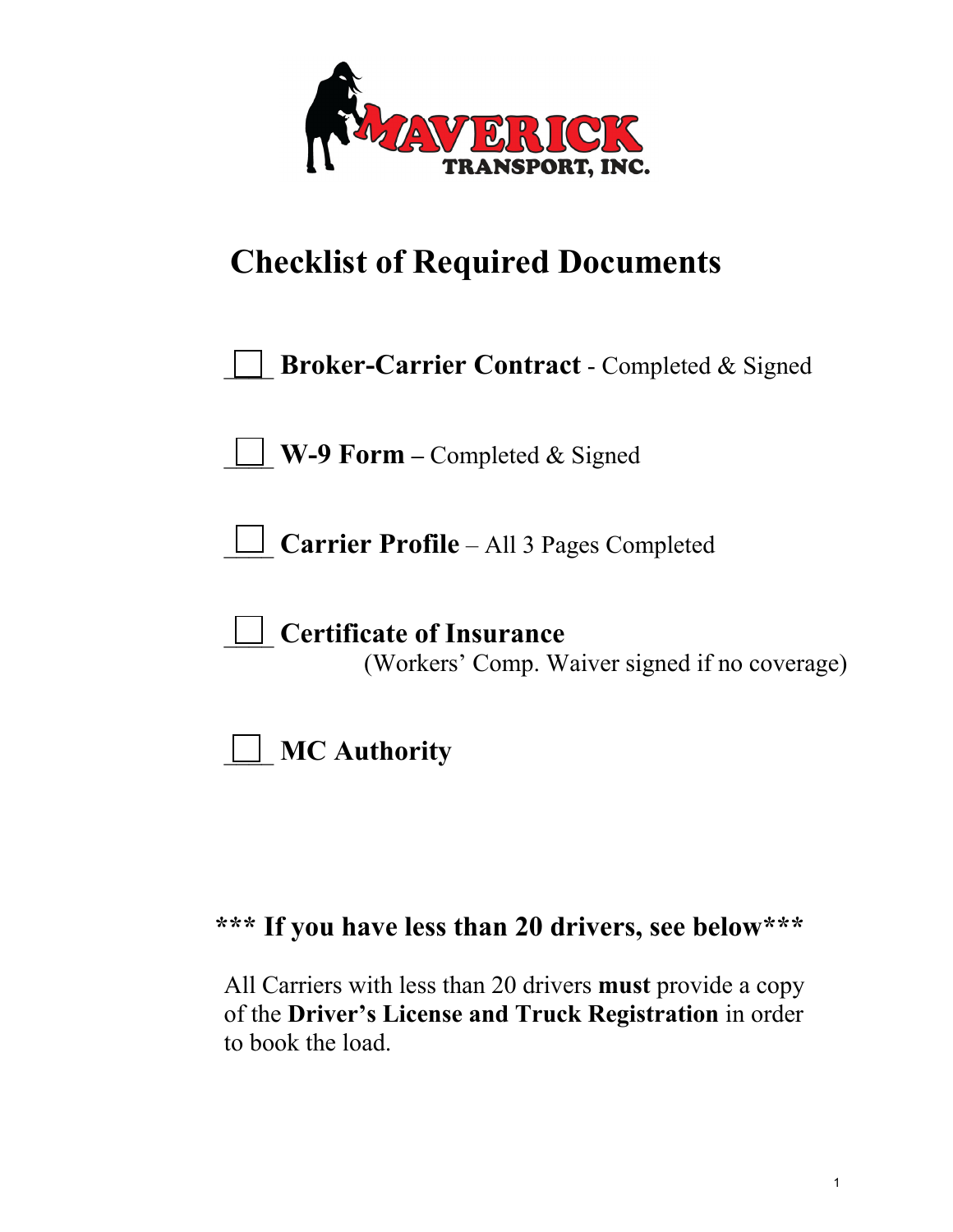

This Agreement is entered into this \_\_\_\_\_ day of \_\_\_\_\_\_\_\_\_\_\_\_, 20\_\_\_, by and between MAVERICK TRANSPORT INC ("BROKER"), a Registered Property Broker, DOT 2214106, MC 207483, and \_\_\_\_\_\_\_\_\_\_\_\_\_\_\_\_\_\_\_\_\_\_\_\_\_\_\_\_\_\_\_\_\_\_\_\_\_\_\_\_\_\_\_\_\_, a Registered Motor Carrier, Permit/Certificate No. DOT \_\_\_\_\_\_\_\_\_\_ ("CARRIER"); collectively, the "Parties". ("Registered" means operated under authority issued by the Federal Motor Carrier Safety Administration (or its predecessors) within the U.S. Department of Transportation).

## **1. CARRIER REPRESENTS AND WARRANTS THAT IT:**

A. Is a Registered Motor Carrier of Property authorized to provide transportation of property under contracts with shippers and receivers and/or brokers of general commodities.

B. Shall transport the property, under its own operating authority and subject to the terms of this Agreement;

C. Makes the representations herein for the purpose of inducing BROKER to enter into this Agreement.

D. Agrees that a Shipper's insertion of BROKER's name as the carrier on a bill of lading shall be for the Shipper's convenience only and shall not change BROKER's status as a property broker nor CARRIER's status as a motor carrier. BROKER is not a motor carrier and assumes no motor carrier responsibility for cargo loss and damage in the event that the National Motor Freight Traffic Association (NMFTA) (effective in August 2016), form of bill of lading is utilized.

E.Will not re-broker, co-broker, subcontract, assign, interline, or transfer the transportation of shipments hereunder to any other persons or entity conducting business under a different operating authority, without prior written consent of BROKER. If CARRIER breaches this provision, among all other remedies (whether at equity or in law), BROKER shall have the right of paying the monies it owes CARRIER directly to the delivering carrier, in lieu of payment to CARRIER. Upon BROKER's payment to delivering carrier, CARRIER shall not be released from any liability to BROKER under this Agreement or otherwise, including any claims under MAP-21 (49 U.S.C. § 13901 et seq.). In addition to the indemnity obligation in Par 1.H, CARRIER will be liable for consequential damages for violation of this provision.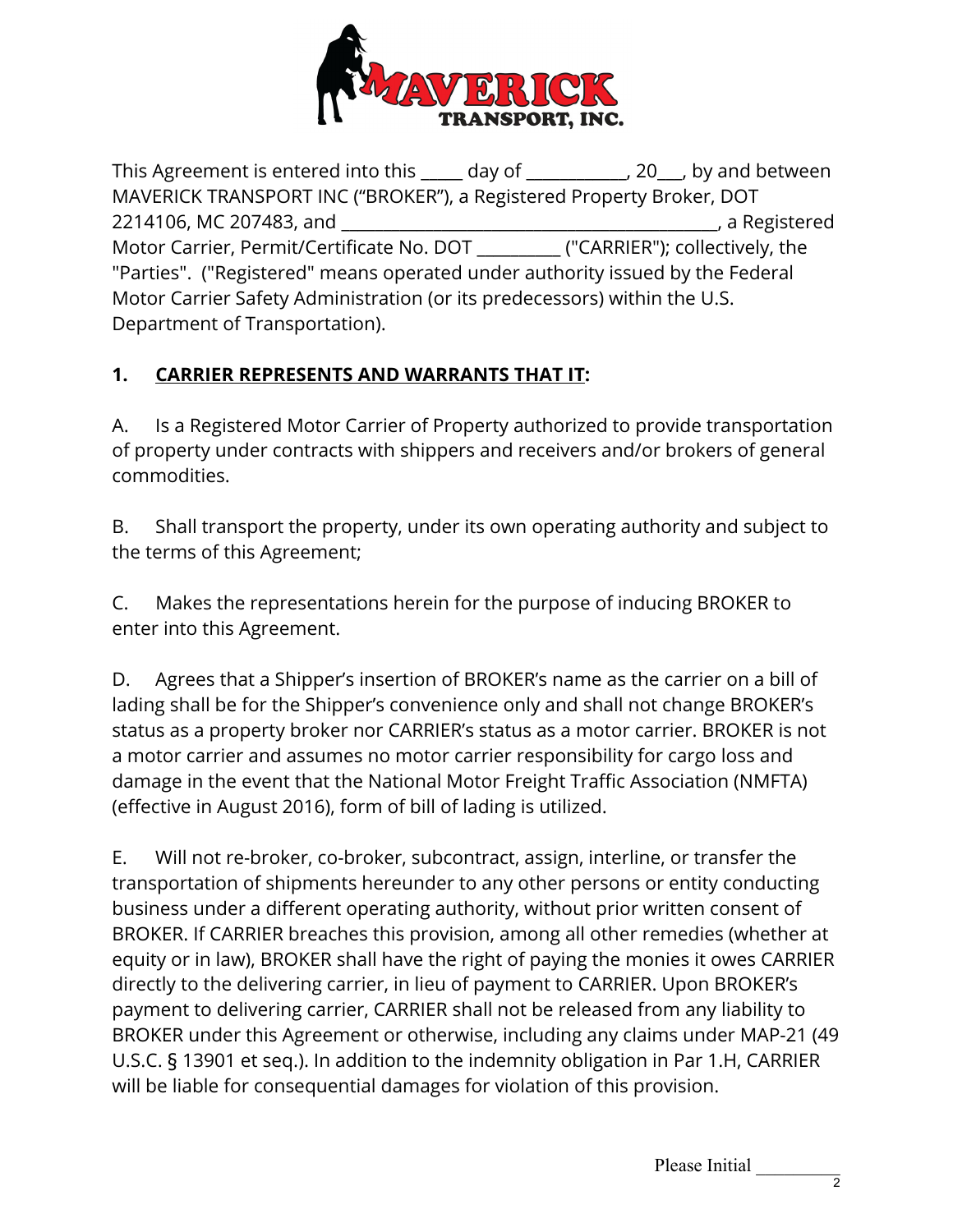F. (i) Is in, and shall maintain compliance during the term of this Agreement, with all applicable federal, state and local laws relating to the provision of its services including, but not limited to: transportation of Hazardous Materials (including the licensing and training of Haz-Mat qualified drivers), as defined in 49 C.F.R. §172.800, §173,

and §397 et seq. to the extent that any shipments hereunder constitute Hazardous Materials; security regulations; owner/operator lease regulations; loading and securement of freight regulations; implementation and maintenance of driver safety regulations including, but not limited to, hiring, controlled substances and alcohol testing, and hours of service regulations; sanitation, temperature, and contamination requirements for transporting food, perishable, and other products, including without limitation the Food Safety Modernization Act, the Sanitary Food Transportation Act of 2005 and the FDA's Final Rule pertaining to Sanitary Transportation of Human and Animal Food, qualification and licensing and training of drivers; implementation and maintenance of equipment safety regulations; maintenance and control of the means and method of transportation including, but not limited to, performance of its drivers; all applicable insurance laws and regulations including but not limited to workers' compensation. CARRIER agrees to provide proof of compliance upon request.

 (ii) Is solely responsible for any and all management, governing, discipline, direction and control of its employees, owner/operators, and equipment with respect to operating within all applicable federal and state legal and regulatory requirements to ensure the safe operation of CARRIERS vehicles, drivers and facilities. CARRIER and BROKER agree that safe and legal operation of the CARRIER and its drivers shall completely and without question govern and supersede any service requests, demands, preferences, instructions, and information from BROKER or BROKER's customer with respect to any shipment at any time.

G. CARRIER will notify BROKER immediately if its federal Operating Authority is revoked, suspended or rendered inactive for any reason; and/or if it is sold, or if there is a change in control of ownership, and/or any insurance required hereunder is threatened to be or is terminated, cancelled, suspended, or revoked for any reason.

H. CARRIER shall defend, indemnify and hold BROKER and its shipper customer harmless from any claims, actions or damages, arising out of its performance under this Agreement, including cargo loss and damage, theft, delay, damage to property, and personal injury or death. Neither Party shall be liable to the other for any claims, actions or damages due to the negligence or intentional act of the other

Please Initial \_\_\_\_\_\_\_\_\_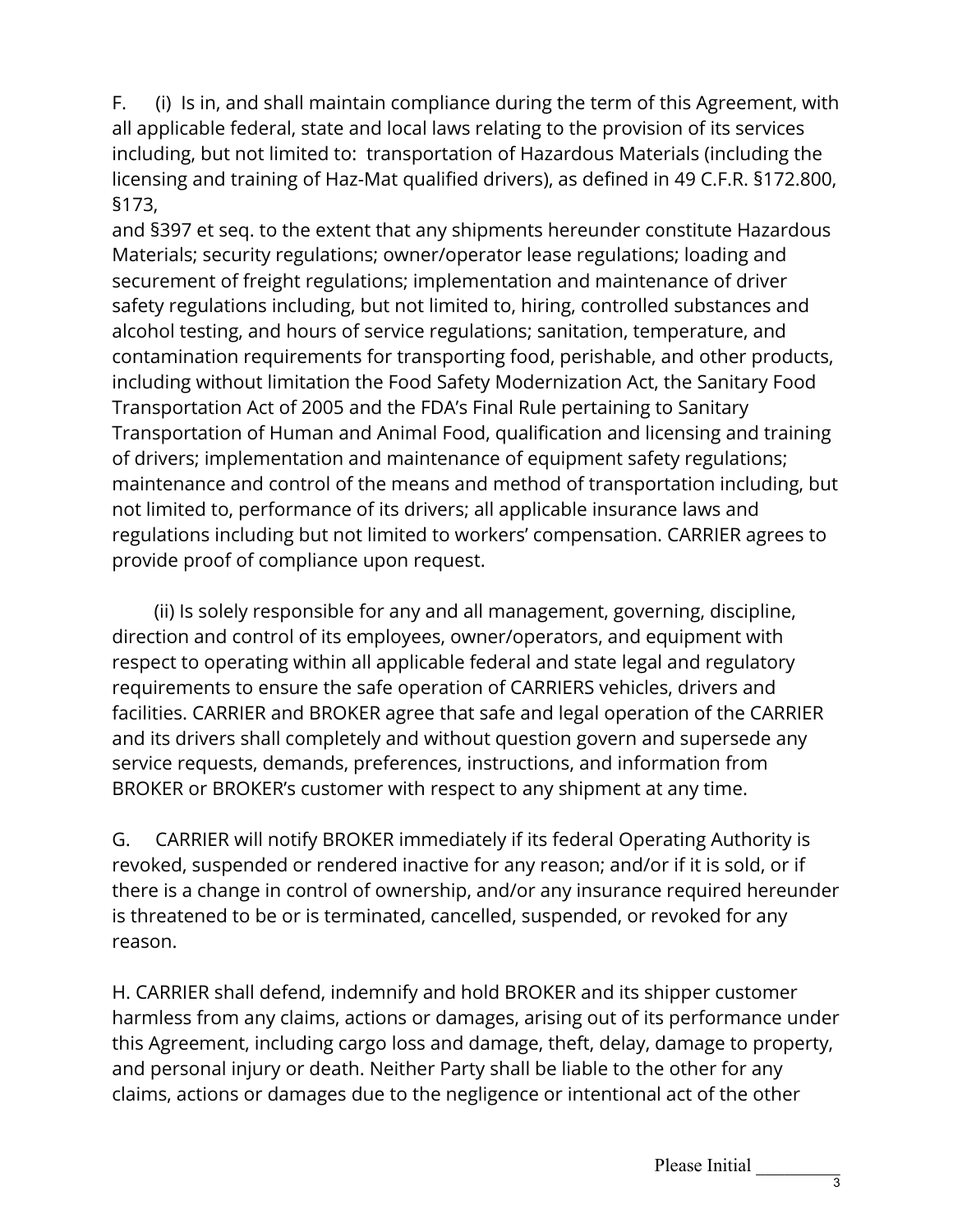Party, or the shipper. The obligation to defend shall include all costs of defense as they accrue.

I. Does not have an "Unsatisfactory" safety rating issued by the Federal Motor Carrier Safety Administration (FMCSA), U.S. Department of Transportation, and will notify BROKER in writing immediately if its safety rating is changed to "Unsatisfactory" or "Conditional". Authorizes BROKER to invoice CARRIER's freight charges to shipper, consignee, or third parties responsible for payment.

J. Has investigated, monitors, and agrees to conduct business hereunder based on the credit-worthiness of BROKER and is granting BROKER credit terms accordingly.

K. On behalf of shipper, consignee and broker interests, to the extent that any shipments subject to this Agreement are transported within the State of California on refrigerated equipment, CARRIER warrants that it shall only utilize equipment which is in full compliance with the California Air Resources Board (CARB) Transport Refrigerated Unit (TRU) Airborne Toxic Control Measure (ATCM) in-use regulations. CARRIER shall be liable to BROKER for any penalties, or any other liability, imposed on, or assumed by BROKER due to penalties imposed on BROKERS customer because of CARRIER's use of non-compliant equipment.

## **2. BROKER RESPONSIBILITIES:**

A. SHIPMENTS, BILLING & RATES: BROKER shall offer CARRIER at least one (1) loads/shipments annually. BROKER shall inform CARRIER of (i) place of origin and destination of all shipments; and (ii) if applicable, any special shipping and handling instructions, special equipment requirements, or value of shipments in excess of the amount specified in Par. 3C(vi) below, of which BROKER has been timely notified.

B. BROKER agrees to conduct all billing services to shippers, consignees, or other party responsible for payment. CARRIER shall invoice BROKER for its (CARRIER's) charges, as mutually agreed in writing, by fax, or by electronic means, contained in BROKER's Load Confirmation Sheet(s) / dispatch sheets incorporated herein by this reference. Additional rates for truckload or LTL shipments, or modifications or amendments of the above rates, or additional rates, may be established to meet changing market conditions, shipper requirements, BROKER requirements, and/or

Please Initial \_\_\_\_\_\_\_\_\_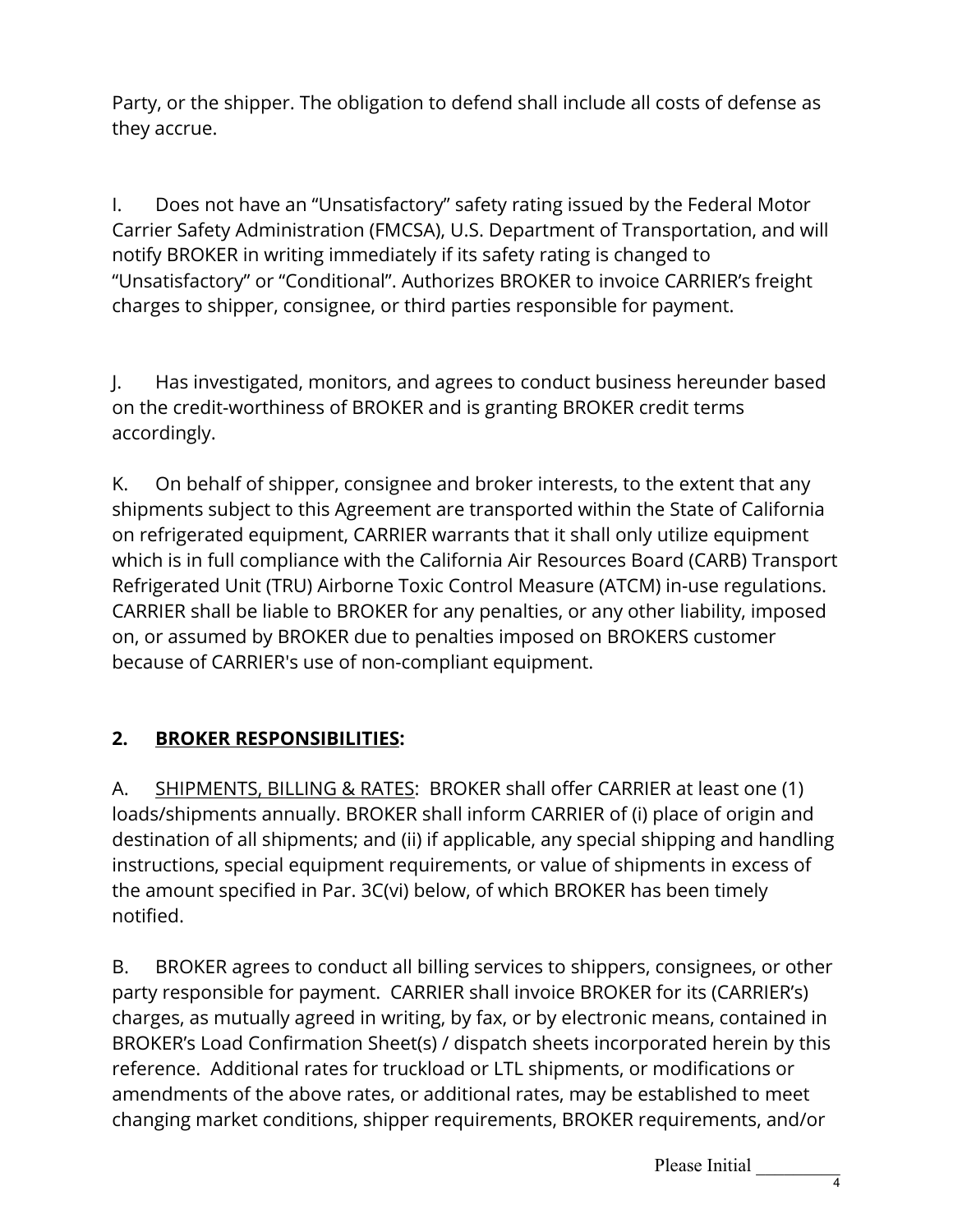specific shipping schedules as mutually agreed upon, and shall be confirmed in writing (or by fax or email) by both Parties. Any such additional, modified, or amended rates, changes in rates shall automatically be incorporated herein by this reference.

C. RATES: Additionally, any rates, which may be verbally agreed upon, shall be deemed confirmed in writing where CARRIER has billed the agreed rate and BROKER has paid it. All written confirmations of rates, including confirmations by billing and payment, shall be incorporated herein by this reference. Rates or charges, including but not limited to stop-offs, detention, loading or unloading, fuel surcharges, or other accessorial charges, tariff rates, released rates or values, or tariff rules or circulars, shall only be valid when their terms are specifically agreed to in a writing signed by both Parties.

D. PAYMENT: The Parties agree that BROKER is the sole party responsible for payment of CARRIER's charges. Failure of BROKER to collect payment from its customer shall not exonerate BROKER of its obligation to pay CARRIER. BROKER agrees to pay CARRIER's invoice within 21 days of receipt of the bill of lading or proof of delivery, provided CARRIER is not in default under the terms of this Agreement. If BROKER has not paid CARRIER's invoice as agreed, and CARRIER has complied with the terms of this Agreement, CARRIER may seek payment from the Shipper or other party responsible for payment after giving BROKER 21 (business days) advance written notice. CARRIER shall not seek payment from Shipper, consignees, or third parties, if they can prove payment to BROKER.

E. BOND: BROKER shall maintain a surety bond /trust fund as agreed to in the amount of \$750,000 and on file with the Federal Motor Carrier Safety Administration (FMCSA) in the form and amount not less than that required by that agency's regulations.

F. BROKER will notify CARRIER immediately if its federal Operating Authority is revoked, suspended or rendered inactive for any reason; and/or if it is sold, or if there is a change in control of ownership, and/or any insurance required hereunder is threatened to be or is terminated, cancelled, suspended, or revoked for any reason.

G. BROKER's responsibility is limited to arranging for, but not actually performing, transportation of a shipper's freight.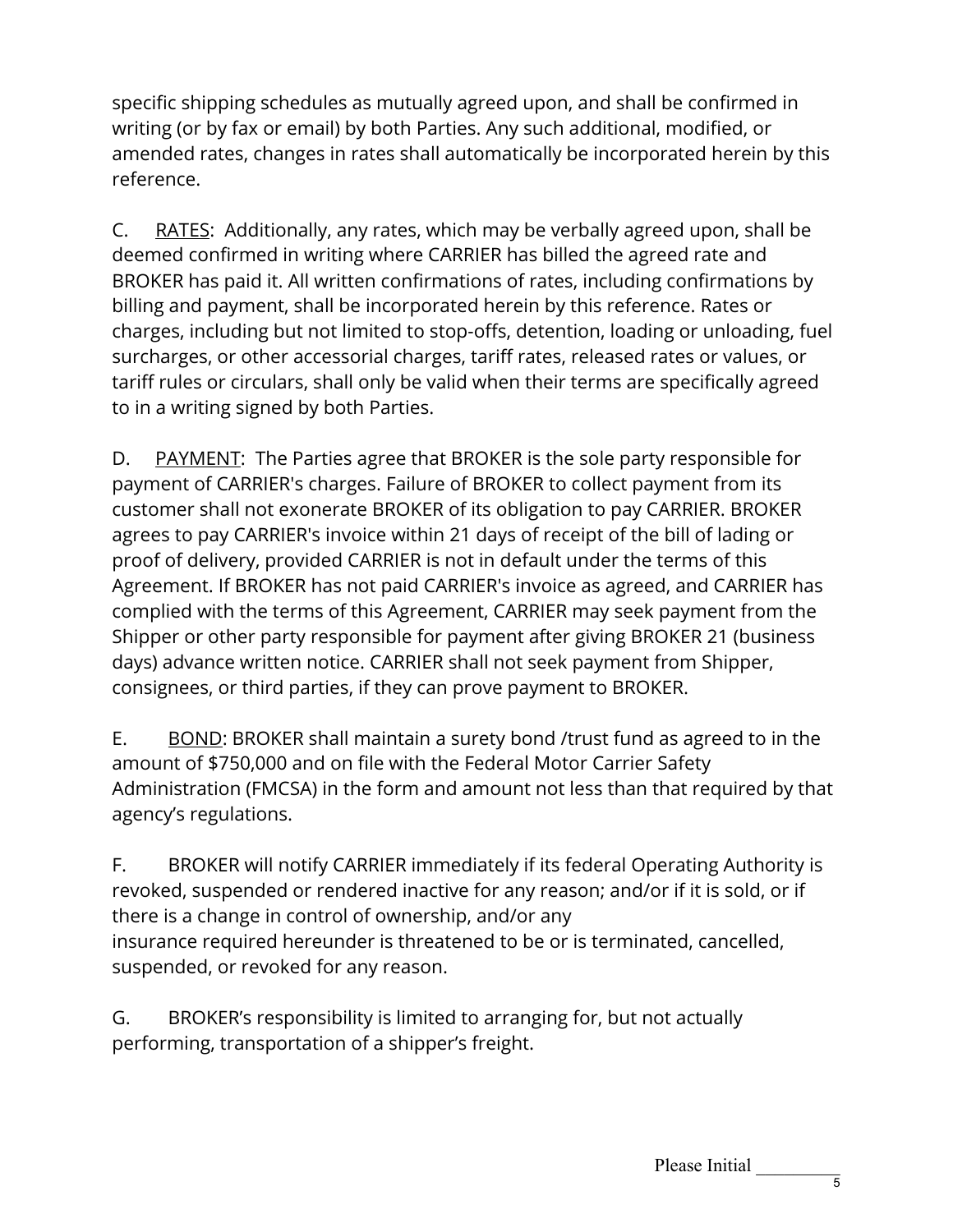## **3. CARRIER RESPONSIBILITIES:**

A. EQUIPMENT: Subject to its representations and warranties in Paragraph 1 above, CARRIER agrees to provide the necessary equipment and qualified personnel for completion of the transportation services required for BROKER and/or its customers. CARRIER will not supply equipment that has been used to transport hazardous wastes, solid or liquid, regardless of whether they meet the definition in 40 C.F.R. §261.1 et. seq. CARRIER will furnish equipment for transporting cargo which is sanitary, and free of any contamination, suitable for the particular commodity being transported and which will not cause in whole or in part adulteration of the commodity as defined in 21 U.S.C § 342. CARRIER agrees that all shipments will be transported and delivered with reasonable dispatch, or as otherwise agreed in writing.

B. BILLS OF LADING: CARRIER shall sign a bill of lading, produced by shipper or CARRIER in compliance with 49 C.F.R. §373.101 (and any amendments thereto), for the property it receives for transportation under this Agreement. Unless otherwise agreed in writing, CARRIER shall become fully responsible/liable for the freight when it takes/receives possession thereof, and the trailer(s) is loaded, regardless of whether a bill of lading has been issued, and/or signed, and/or delivered to CARRIER, and which responsibility/liability shall continue until delivery of the shipment to the consignee and the consignee signs the bill of lading or delivery receipt. Any terms of the bill of lading (including but not limited to payment and credit terms, released rates or released value) inconsistent with the terms of this Agreement shall be ineffective. Failure to issue a bill of lading, or sign a bill of lading acknowledging receipt of the cargo, by CARRIER, shall not affect the liability of CARRIER.

## C. LOSS & DAMAGE CLAIMS:

 (i) CARRIER shall comply with 49 C.F.R. §370.1 et seq. and any amendments and/or any other applicable regulations adopted by the Federal Motor Carrier Safety Administration, U.S. Department of Transportation, or any applicable state regulatory agency, for processing all loss and damage claims and salvage. CARRIER agrees that food that has been transported or offered for transport under conditions that are not in compliance with Shipper's or BROKER'S instructions, as provided to CARRIER by Shipper or BROKER, will be considered "adulterated" within the meaning of the Federal Food, Drug and Cosmetic Act, 21 U.S.C. § 342 (i). CARRIER understands and agrees that adulterated shipments may be refused by the consignee or receiver, at destination without diminishing or affecting CARRIER'S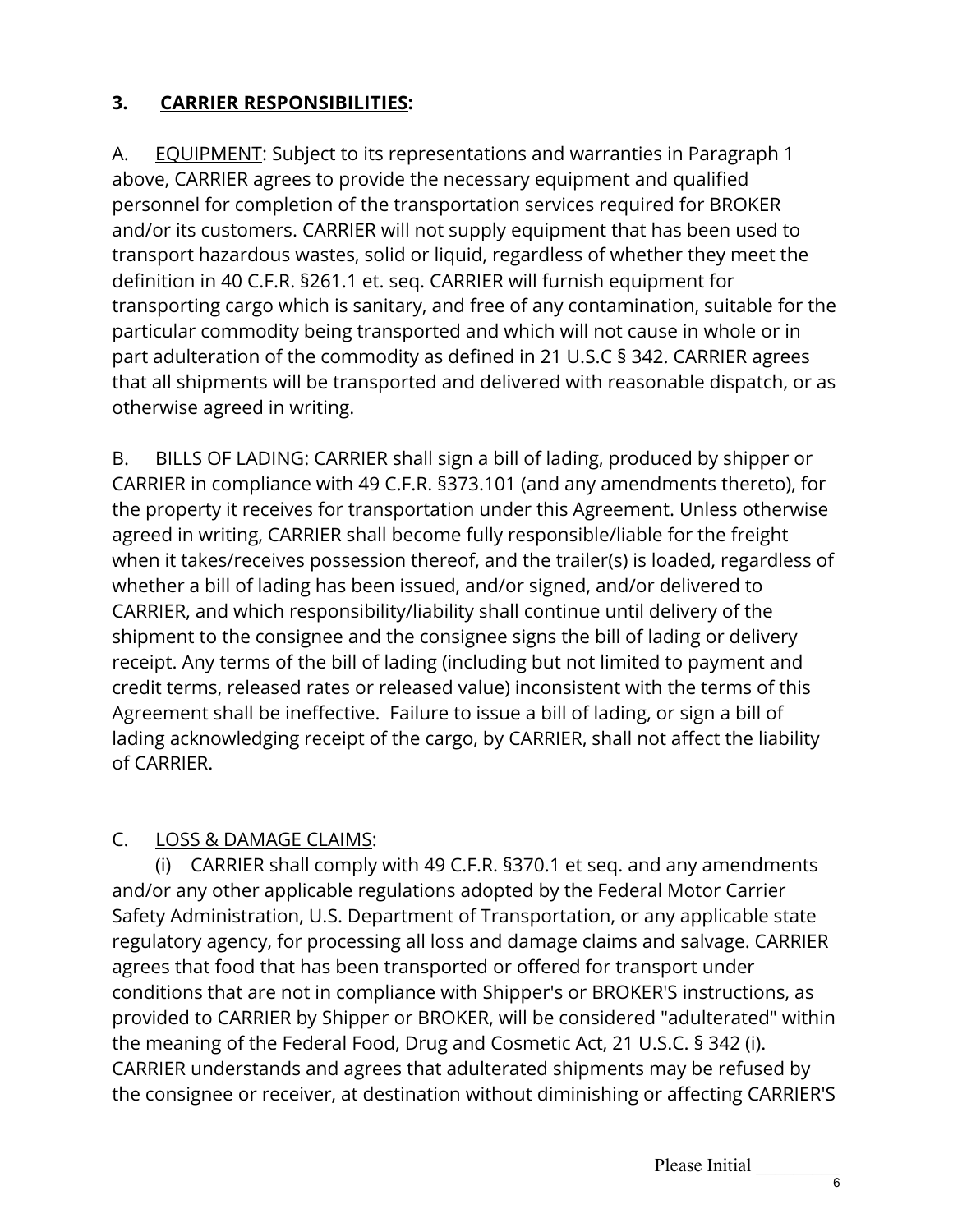liability in the event of a cargo claim. CARRIER shall not sell, salvage or attempt to sell or salvage any goods without the BROKER's express written permission; and

 (ii) CARRIER's liability for any cargo damage, loss, or theft from any cause shall be determined under the Carmack Amendment, 49 U.S.C. §14706 if applicable; however, liability for exempt commodities and processing cargo loss and damage claims shall be determined by: DRC Trading Practices, or Blue Book Transportation Guidelines, or NAPTWG Best Practices by agreement of the Parties and if no agreement then by one of the above associations' guidelines named above at the selection of the BROKER. and

 (iii) Special Damages: CARRIER's indemnification liability (Par 1.H) for freight loss and damage claims under this sub-par C (ii) shall include legal fees which shall constitute special damages, the risk of which is expressly assumed by CARRIER, and which shall not be limited by any liability of CARRIER under Subp. (ii) above.

 (iv) Except as provided in Par 1.E above, neither Party shall be liable to the other for consequential damages without prior written notification of the risk of loss and its approximate financial amount, and agreement to assume such responsibility in writing.

 (v) Notwithstanding the terms of 49 CFR 370.9, CARRIER shall pay, decline or make settlement offer in writing on all cargo loss or damage claims within 90 days of receipt of the claim. Failure of CARRIER to pay, decline or offer settlement within this 90 day period shall be deemed admission by CARRIER of full liability for the amount claimed and a material breach of this Agreement.

 (vi) CARRIER's liability for cargo damage, loss, or theft from any cause for any one shipment, under Subp. ii above shall not exceed \$100,000 unless CARRIER is notified by BROKER or Shipper of the increased value 1 day prior to shipment pick up.

D. INSURANCE: CARRIER shall furnish BROKER with Certificate(s) of Insurance, or insurance policies providing thirty (30) days advance written notice of cancellation or termination, and unless otherwise agreed, subject to the following minimum limits: General liability \$1,000,000.00; motor vehicle (including hired and nonowned vehicles) \$1,000,000.00, (\$5,000,000 if transporting hazardous materials including environmental damages due to release or discharge of hazardous substances); cargo damage/loss, \$100,000.00; workers' compensation with limits required by law. Except for the higher coverage limits which may be specified above, the insurance policies shall comply with minimum requirements of the

Please Initial \_\_\_\_\_\_\_\_\_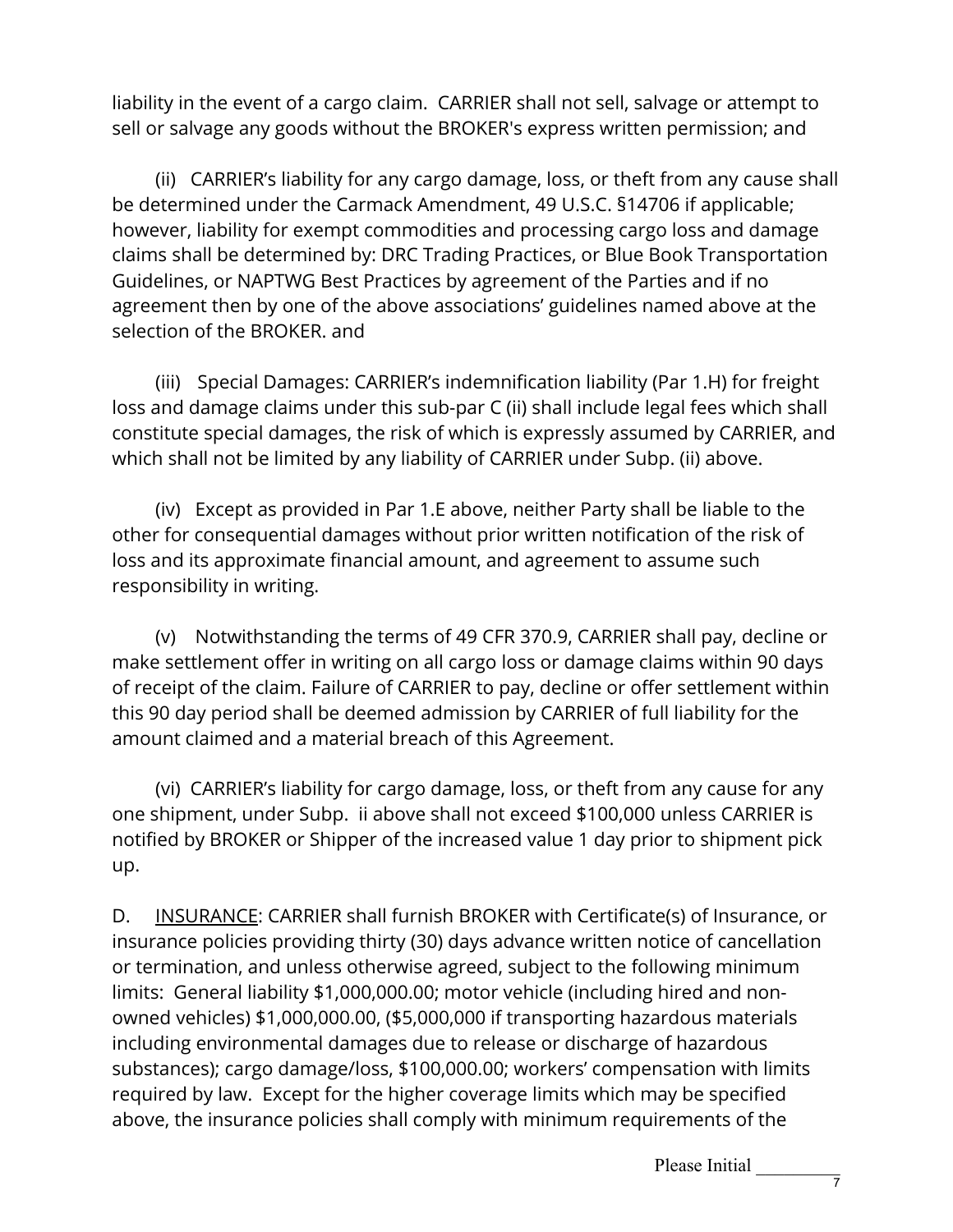Federal Motor Carrier Safety Administration and any other applicable regulatory state agency. Nothing in this Agreement shall be construed to avoid or limit CARRIER's liability due to any exclusion or deductible in any insurance policy.

E. ASSIGNMENT OF RIGHTS: CARRIER automatically assigns to BROKER all its rights to collect freight charges from Shipper or any responsible third party on receipt of payment of its freight charges from BROKER.

F. CARRIER assumes full responsibility and liability for payment of the following items: All applicable federal, state, and local payroll taxes, taxes for unemployment insurance, old age pensions, workers' compensation, social security, with respect to persons engaged in the performance of its transportation services hereunder. BROKER shall not be liable for any of the payroll-related tax obligations specified above and CARRIER shall indemnify, defend, and hold BROKER harmless from any claim or liability imposed or asserted against BROKER for any such obligations.

## **4. MISCELLANEOUS:**

A. INDEPENDENT CONTRACTOR: The relationship of the Parties to each other shall at all times be that of independent contractors. None of the terms of this Agreement, or any act or omission of either Party shall be construed for any purpose to express or imply a joint venture, partnership, principal/agent, fiduciary, or employer/employee relationship between the Parties. Each Party shall provide sole supervisions and shall have exclusive control over the actions and operations of its employees, and agents used to perform its services hereunder. Neither Party has any right to control, discipline or direct the performance of any employees, or agents of the other Party. Neither Party shall represent to any party that it is anything other than an independent contractor in its relationship to the other Party.

B. NON-EXCLUSIVE AGREEMENT: CARRIER and BROKER acknowledge and agree that this contract does not bind the respective Parties to exclusive services to each other. Either party may enter into similar agreements with other carriers, brokers, or freight forwarders.

## C. WAIVER OF PROVISIONS:

 (i) Failure of either Party to enforce a breach or waiver of any provision or term of this Agreement shall not be deemed to constitute a waiver of any subsequent failure or breach, and shall not affect or limit the right of either Party to thereafter enforce such a term or provision.

Please Initial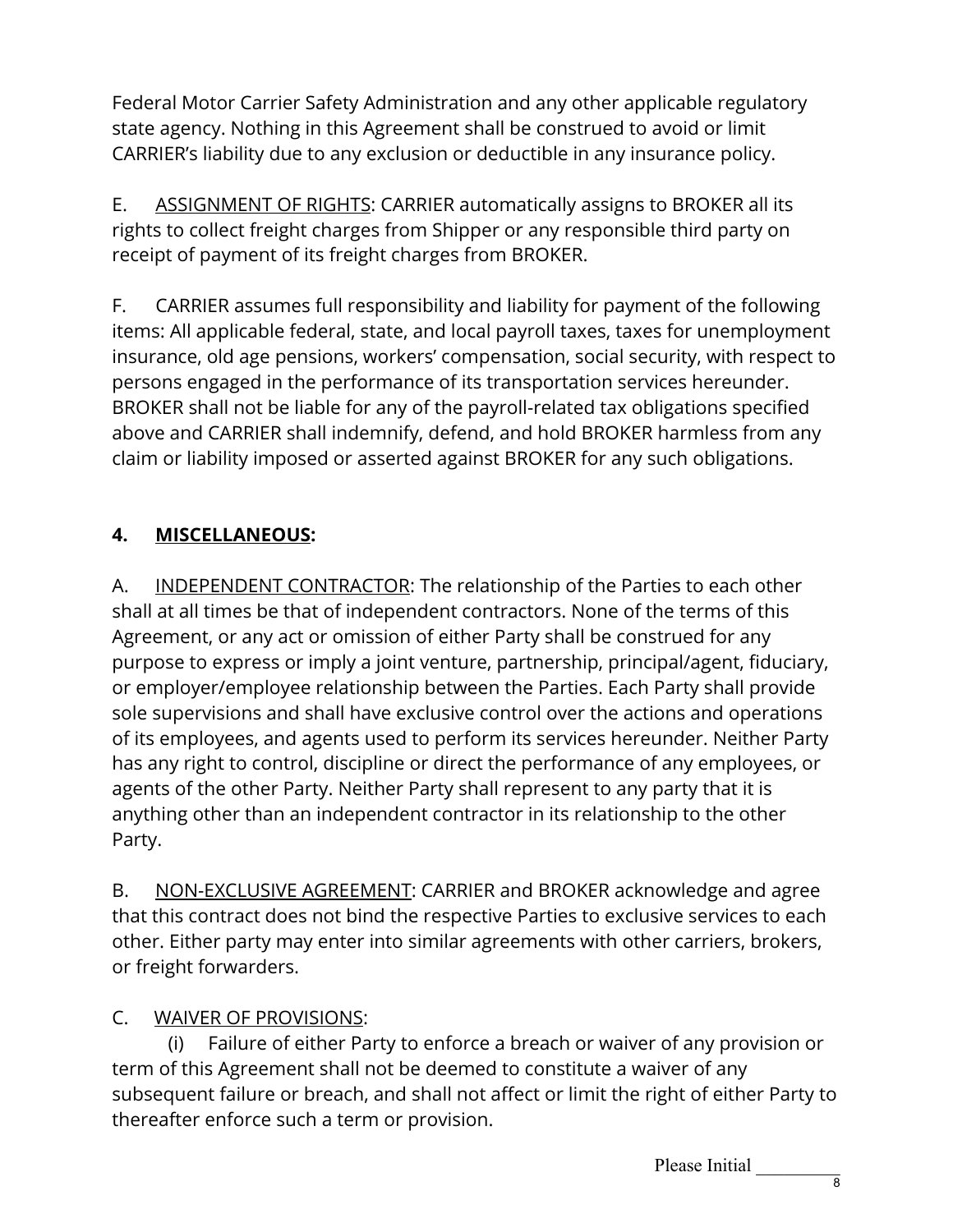(ii) This Agreement is for specified services pursuant to 49 U.S.C. §14101(b). To the extent that terms and conditions herein are inconsistent with Part (b), Subtitle IV, of Title 49 U.S.C. (ICC Termination Act of 1995), the Parties expressly waive any or all rights and remedies they may have under the Act.

D. DISPUTES: In the event of a dispute arising out of this Agreement, including but not limited to Federal or State statutory claims, the Party's sole recourse (except as provided below) shall be to arbitration. Proceedings shall be conducted under the rules of the (select one): \_\_\_ American Arbitration Association (AAA), \_x\_ Transportation ADR Council, Inc. (ADR), \_\_\_ DRC (Fruit and Vegetable Dispute Resolution Corp) for fresh produce related claims, upon mutual agreement of the Parties, or if no agreement, then at BROKER's sole discretion. Arbitration proceedings shall be started within eighteen (18) months from the date of delivery or scheduled date of delivery of the freight, whichever is later. Upon agreement of the Parties, arbitration proceedings may be conducted outside of the administrative control of the AAA, ADR, or DRC. The decision of the arbitrators shall be binding and final and the award of the arbitrator may be entered as judgment in any court of competent jurisdiction. The rationale and reasoning of the decision of arbitrator(s) shall be fully explained in a written opinion. The prevailing party shall be entitled to recovery of costs, expenses and reasonable attorney fees as well as those incurred in any action for injunctive relief, or in the event further legal action is taken to enforce the award of arbitrators. Arbitration proceedings shall be conducted at the office of the AAA, ADR, or DRC nearest Annapolis, MD or such other place as mutually agreed upon in writing, or by conference call or video conferencing upon agreement of the Parties, or as directed by the acting arbitration association. Provided, however, either Party may apply to a court of competent jurisdiction for injunctive relief. Unless preempted or controlled by federal transportation law and regulations, the laws of the State of Maryland shall be controlling notwithstanding applicable conflicts of laws rules. The arbitration provisions of this paragraph shall not apply to enforcement of the award of arbitration.

(i) (OPTIONAL): (BROKER INITIAL  $ZZ$  C CARRIER INITIAL  $\Box$ ) Subject to the time limitation set forth in Subp. D above, for disputes where the amount in controversy exceeds \$ 10,000, BROKER shall have the right, but not the obligation, to select litigation in order to resolve any disputes arising hereunder. In the event of litigation, the prevailing Party shall be entitled to recover costs, expenses and reasonable attorney fees, including but not limited to any incurred on appeals.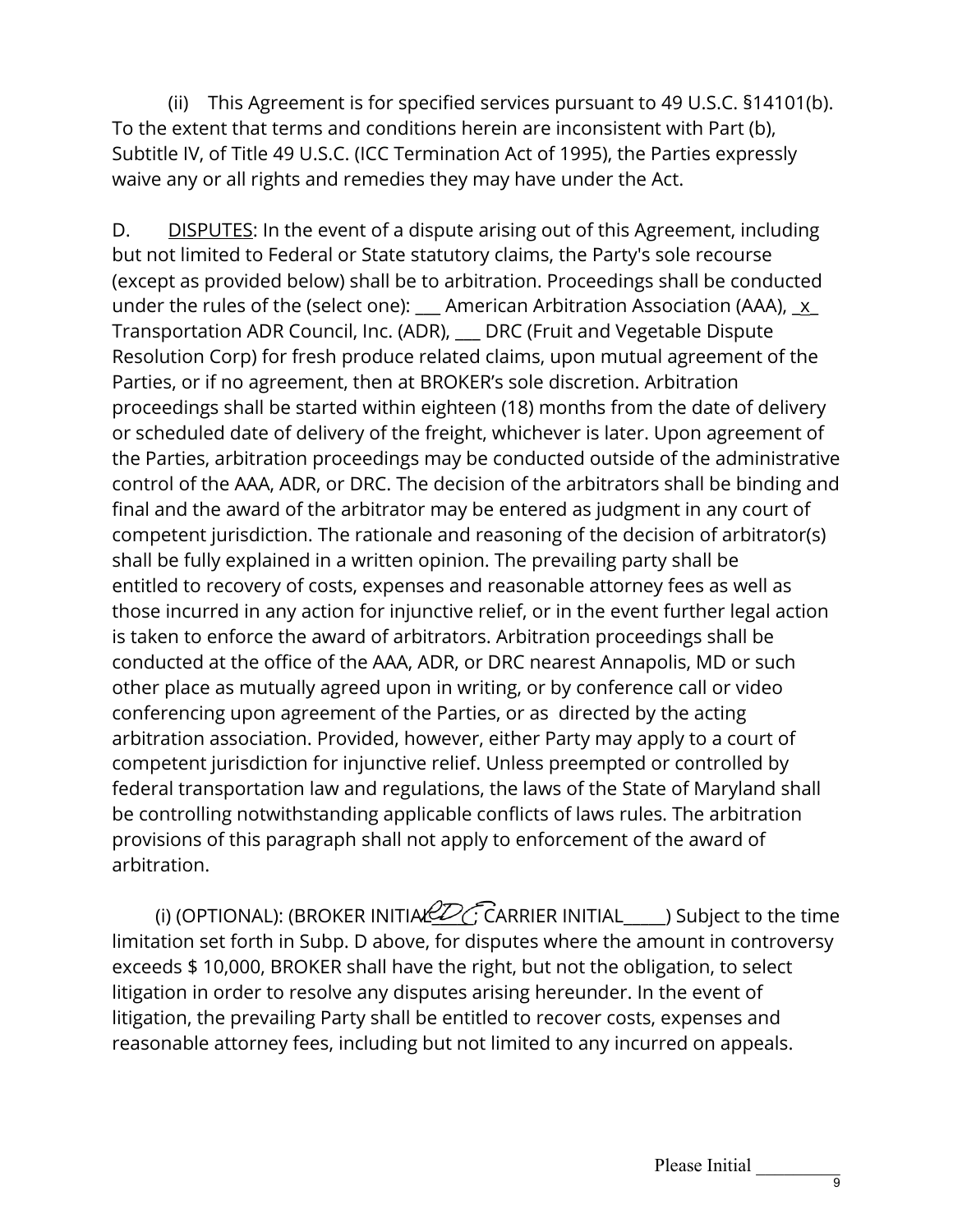(iii) (IF i AND/OR ii ARE ADOPTED, THEN iii MUST BE INCLUDED) Venue, controlling law, and jurisdiction in any legal proceedings under Subps. i or ii above shall be in the State of Maryland.

### E. NO BACK SOLICITATION:

 (i) Unless otherwise agreed in writing, CARRIER shall not knowingly solicit freight shipments (or accept shipments) for a period of 6 months following termination of this agreement for any reason, from any shipper, consignor, consignee, or other customer of BROKER, when such shipments of shipper customers were first tendered to CARRIER by BROKER. (OPTIONAL)

 (ii) In the event of breach of this provision, BROKER shall be entitled, for a period of 12 months following delivery of the last shipment transported by CARRIER under this Agreement, to a commission of twelve percent (12%) of the gross transportation revenue (as evidenced by freight bills) received by CARRIER for the transportation of said freight as liquidated damages. Additionally, BROKER may seek injunctive relief and in the event it is successful, CARRIER shall be liable for all costs and expenses incurred by BROKER, including, but not limited to, reasonable attorney's fees.

### F. CONFIDENTIALITY:

 (i) In addition to Confidential Information protected by law, statutory or otherwise, the Parties agree that all of their financial information and that of their customers, including but not limited to freight and brokerage rates, amounts received for brokerage services, amounts of freight charges collected, freight volume requirements, as well as personal customer information, customer shipping or other logistics requirements shared or learned between the Parties and their customers, shall be treated as Confidential, and shall not be disclosed or used for any reason without prior written consent.

 (ii) In the event of violation of this Confidentiality paragraph, the Parties agree that the remedy at law, including monetary damages, may be inadequate and that the Parties shall be entitled, in addition to any other remedy they may have, to an injunction restraining the violating Party from further violation of this Agreement in which case the non-prevailing Party shall be liable for all costs and expenses incurred, including but not limited to reasonable attorney's fees.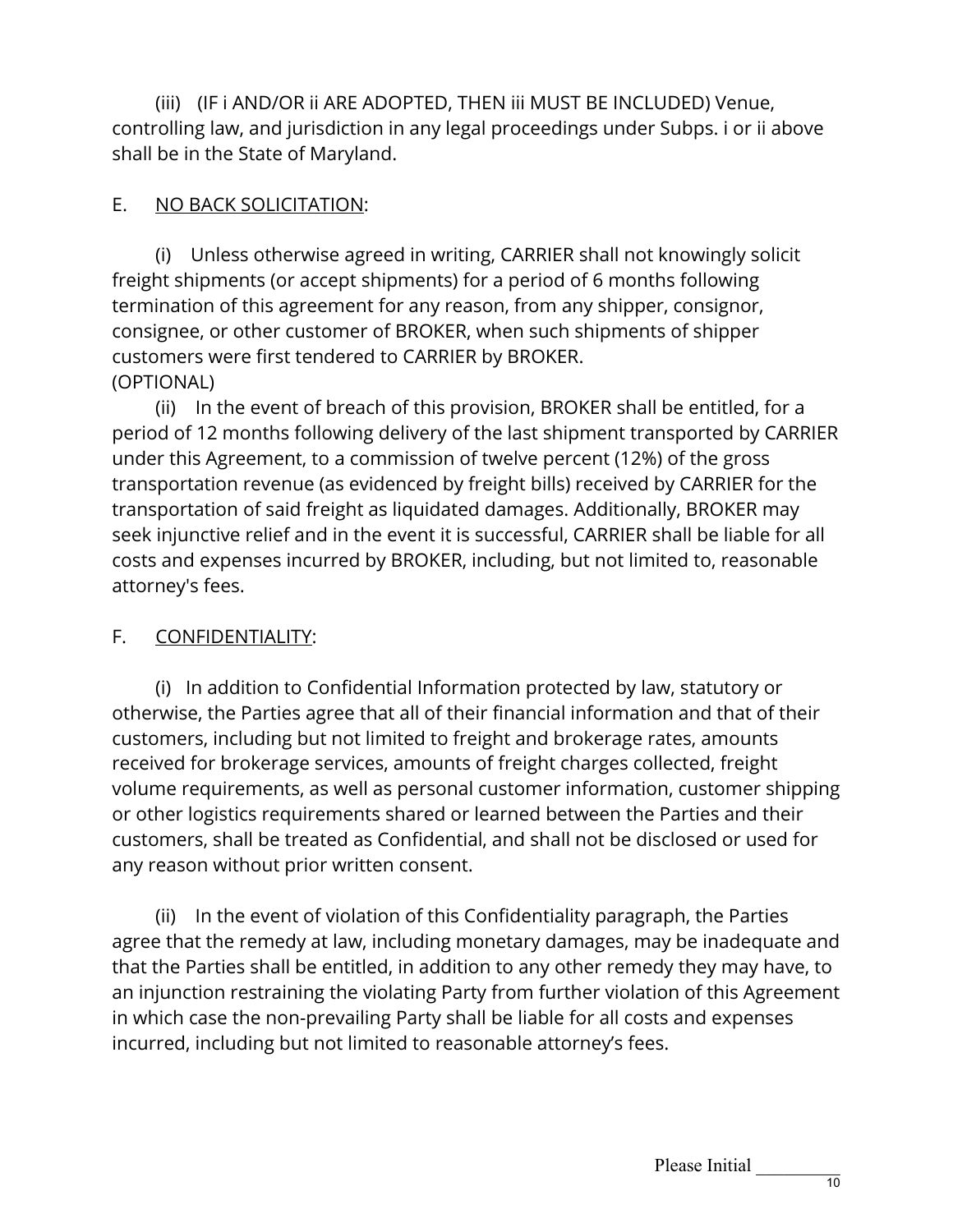G. The limitations of liability for cargo loss and damage as well as other liabilities, arising out of the transportation of shipments, which originate outside the United States of America, may be subject to the laws of the country of origination.

H. MODIFICATION OF AGREEMENT: This Agreement and Exhibit A et. seq. attached may not be amended, except by mutual written agreement, or the procedures set forth above (Pars 2.B and 2.C).

- i. Should CARRIER modify any provision of this agreement, whether in handwritten form, modified text or otherwise, such amendment shall not be effective, unless BROKER has initialed such change in close proximity thereto evidencing BROKER's specific acceptance of such modification.
- ii. Additionally, the provisions of this Agreement shall be deemed to supersede and shall prevail over any conflicting terms set forth in any load confirmation, rate confirmation, dispatch sheet or other document pertaining to this Agreement, whether any such document was signed prior to, contemporaneously with or subsequent to execution of this Agreement.

## I. NOTICES:

 (i) All notices provided or required by this Agreement, shall be made in writing and delivered, return receipt requested, to the addresses shown herein with postage prepaid; or by confirmed (electronically acknowledged on paper) fax, or by email with electronic receipt.

 (ii) The Parties shall promptly notify each other of any claim that is asserted against either of them by anyone arising out of the Parties performance of this Agreement.

(iii) Notices sent as required hereunder, to the addresses shown in this Agreement shall be deemed sent to the correct address, unless the Parties are notified in writing of any changes in address.

J. CONTRACT TERM: The term of this Agreement shall be one year from the date hereof and thereafter it shall automatically be renewed for successive one (1) year periods, unless terminated, upon thirty (30) day's prior written notice, with or without cause, by either Party at any time, including the initial term. In the event of termination of

this Agreement for any reason, the Parties shall be obligated to complete performance of any work in progress in accordance with the terms of this Agreement.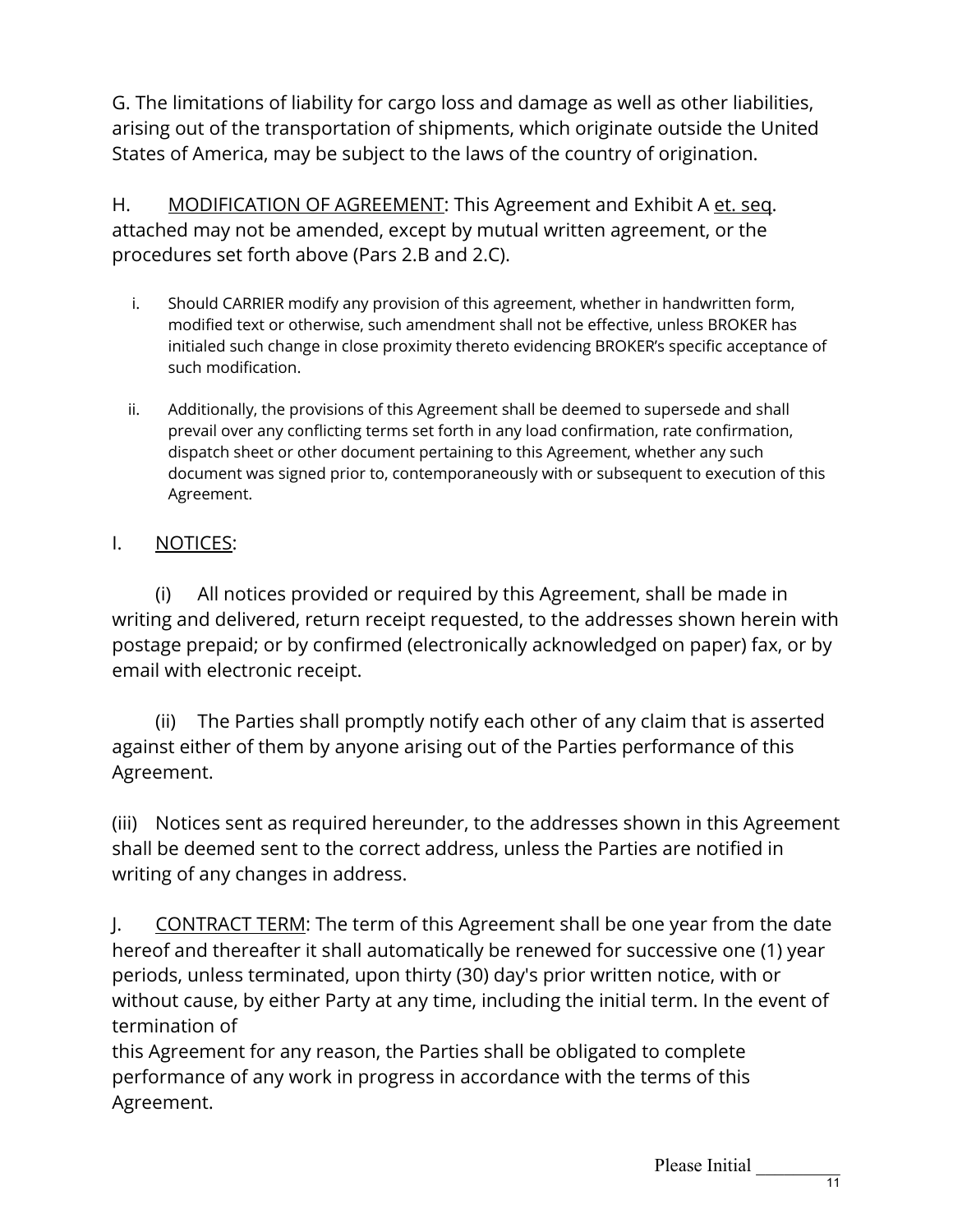K. SEVERANCE: SURVIVAL: In the event any of the terms of this Agreement are determined to be invalid or unenforceable, no other terms shall be affected and the unaffected terms shall remain valid and enforceable as written. The representations, rights and obligations of the parties hereunder shall survive termination of this Agreement for any reason.

L. COUNTERPARTS: This Agreement may be executed in any number of counterparts each of which shall be deemed to be a duplicate original hereof.

M. FAX CONSENT: The Parties to this Agreement are authorized to fax to each other at the numbers shown herein, (or otherwise modified in writing from time to time) shipment availabilities, equipment and rate promotions, or any advertisements of new services.

N. FORCE MAJEURE. In the event that either Party is prevented from performing its obligations under this Agreement because of an occurrence beyond its control and arising without its fault or negligence, including without limitation, war, riots, rebellion, acts of God, acts of lawful authorities, fire, strikes, lockouts or other labor disputes, such failures to perform (except for any payments due hereunder) shall be excused for the duration of such occurrence. Economic hardships, including, but not limited to, recession and depression, shall not constitute Force Majeure events.

O. ENTIRE AGREEMENT: Unless otherwise agreed in writing, this Agreement contains the entire understanding of the Parties and supersedes all verbal or written prior agreements, arrangements, and understandings of the Parties relating to the subject matter stated herein, whether any such document was signed prior to, contemporaneously with or subsequent to execution of this Agreement. The Parties further intend that this Agreement constitutes the complete and exclusive statement of its terms, and that no extrinsic evidence may be introduced to reform this Agreement in any judicial or arbitration proceeding involving this Agreement.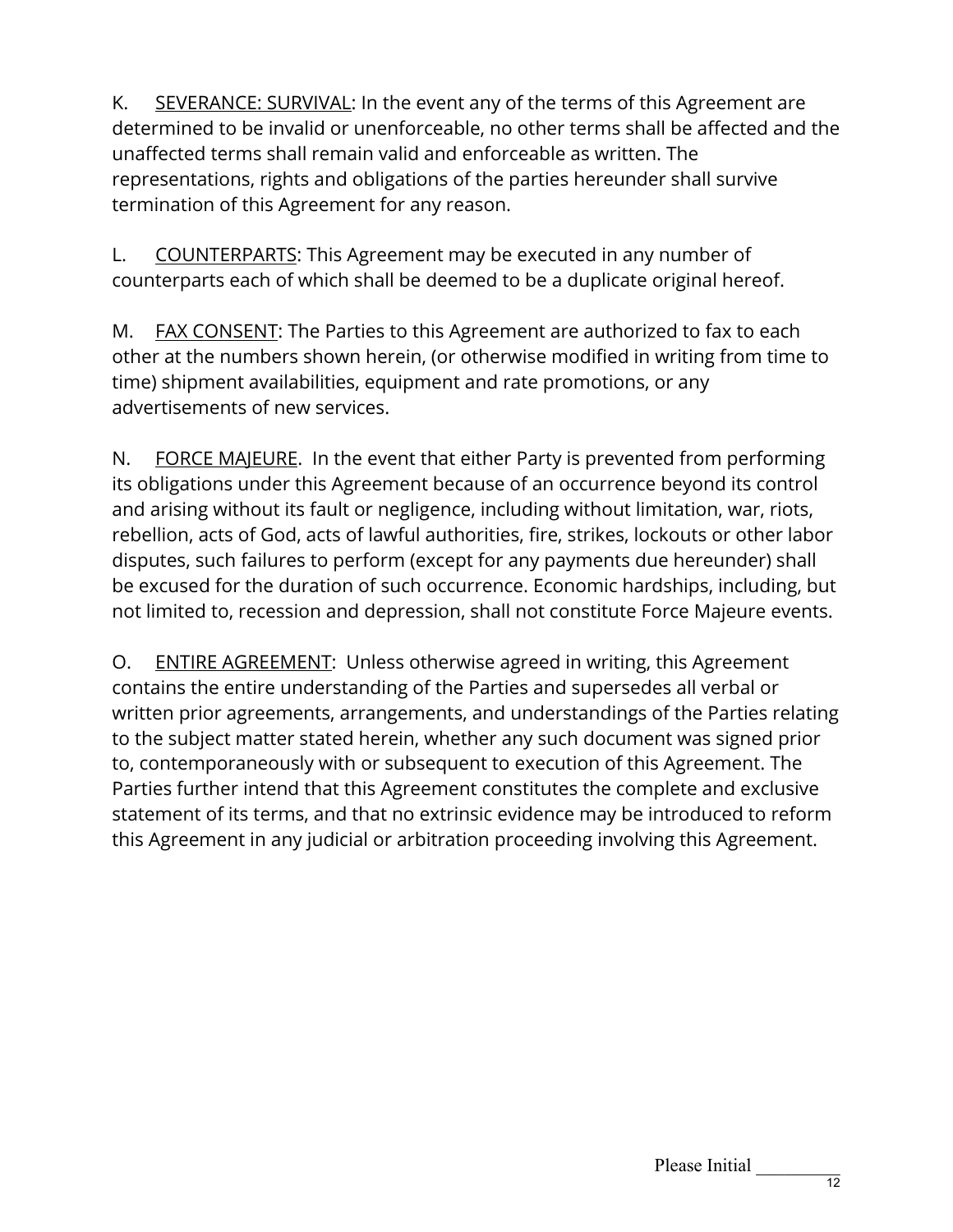IN WITNESS WHEREOF, we have signed this Agreement the date and year first shown above.

# Maverick Transport Inc 2007

| (BROKER)                 |                              | (CARRIER)            |     |  |
|--------------------------|------------------------------|----------------------|-----|--|
|                          | Ronald D. (ndzel             |                      |     |  |
| Authorized Signature     |                              | Authorized Signature |     |  |
| Ronald D. Endzel         |                              |                      |     |  |
| <b>Printed Name</b>      |                              | <b>Printed Name</b>  |     |  |
| President                |                              |                      |     |  |
| Title                    |                              | <b>Title</b>         |     |  |
|                          | PO Box 2800 Easton, MD 21601 |                      |     |  |
| Company Address:         |                              | Company Address:     |     |  |
|                          | 410-820-5500 410-819-8826    |                      |     |  |
| Phone                    | Fax                          | Phone                | Fax |  |
| hr@mavericktransport.com |                              |                      |     |  |
| E-Mail                   |                              | E-Mail               |     |  |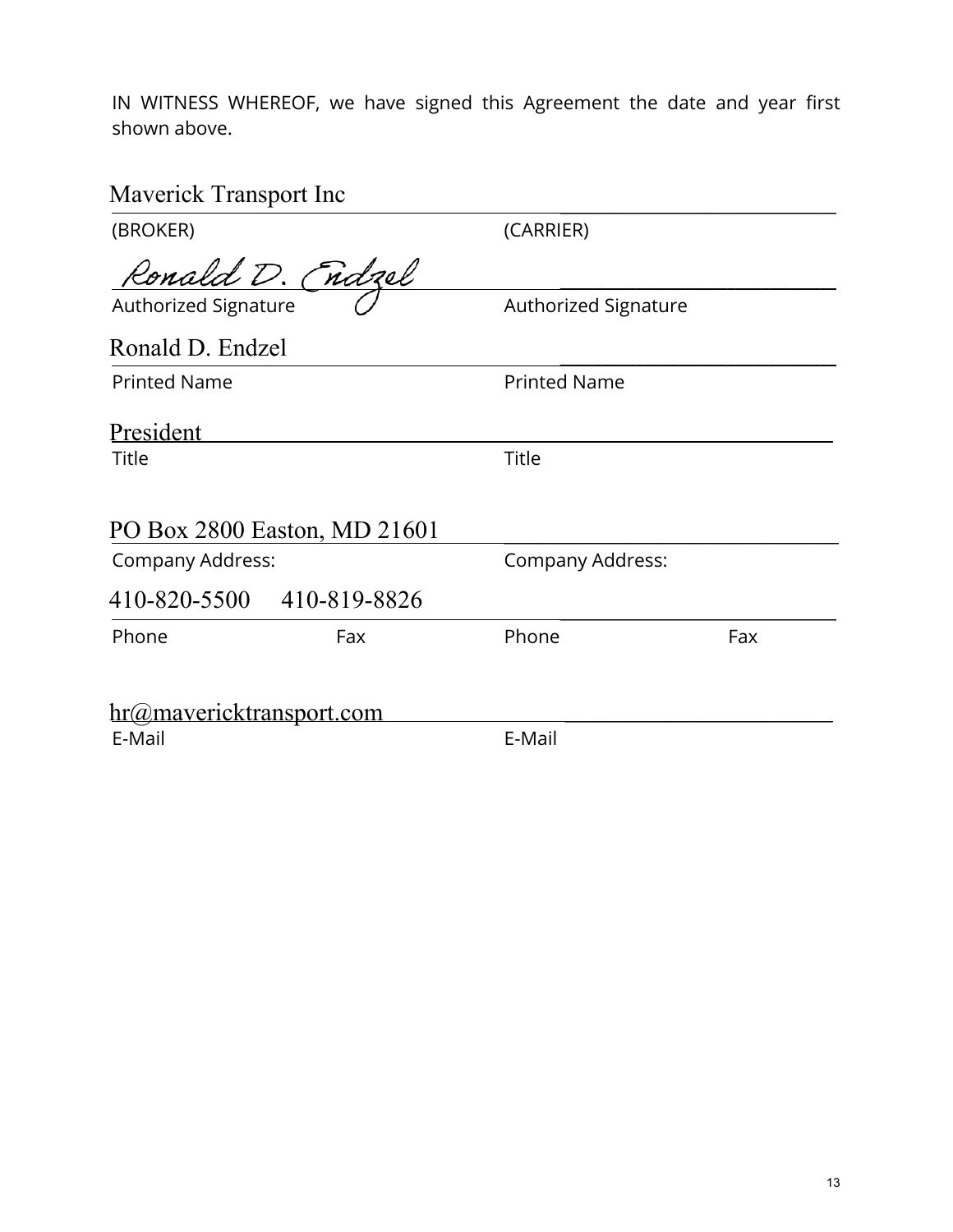▶ **Go to www.irs.gov/FormW9 for instructions and the latest information.** 

|                                           | 2 Business name/disregarded entity name, if different from above                                                                                                                                                                                                                                                                                                                                             |                                                                                                         |
|-------------------------------------------|--------------------------------------------------------------------------------------------------------------------------------------------------------------------------------------------------------------------------------------------------------------------------------------------------------------------------------------------------------------------------------------------------------------|---------------------------------------------------------------------------------------------------------|
|                                           |                                                                                                                                                                                                                                                                                                                                                                                                              |                                                                                                         |
| $\sim$<br>page                            | 3 Check appropriate box for federal tax classification of the person whose name is entered on line 1. Check only one of the following<br>seven boxes.                                                                                                                                                                                                                                                        | 4 Exemptions (codes apply only to<br>certain entities, not individuals;<br>see instructions on page 3): |
| $\delta$<br>type.<br>ons                  | S Corporation<br>Trust/estate<br>C Corporation<br>Partnership<br>Individual/sole proprietor or<br>single-member LLC                                                                                                                                                                                                                                                                                          | Exempt payee code (if any)                                                                              |
|                                           | Limited liability company. Enter the tax classification (C=C corporation, S=S corporation, P=Partnership) $\blacktriangleright$                                                                                                                                                                                                                                                                              |                                                                                                         |
| pecificlnstructi<br>Print or <sup>1</sup> | Note: Check the appropriate box in the line above for the tax classification of the single-member owner. Do not check LLC if the<br>LLC is classified as a single-member LLC that is disregarded from the owner unless the owner of the LLC is another LLC that is <b>not</b><br>disregarded from the owner for U.S. federal tax purposes. Otherwise, a single-member LLC that is disregarded from the owner | Exemption from FATCA reporting<br>code (if any)                                                         |
|                                           | should check the appropriate box for the tax classification of its owner.                                                                                                                                                                                                                                                                                                                                    |                                                                                                         |
|                                           | Other (see instructions) ▶                                                                                                                                                                                                                                                                                                                                                                                   | (Applies to accounts maintained outside the U.S.)                                                       |
| Ū<br>ee<br>Ü                              | 5 Address (number, street, and apt. or suite no.) See instructions.<br>Requester's name and address (optional)                                                                                                                                                                                                                                                                                               |                                                                                                         |
|                                           | 6 City, state, and ZIP code                                                                                                                                                                                                                                                                                                                                                                                  |                                                                                                         |
|                                           | <b>7</b> List account number(s) here (optional)                                                                                                                                                                                                                                                                                                                                                              |                                                                                                         |
| Part I                                    | <b>Taxpayer Identification Number (TIN)</b>                                                                                                                                                                                                                                                                                                                                                                  |                                                                                                         |

|                                                                                                                                                                                                                                                                                                                                                             |    |                                       |  |  | <b>Social security number</b> |  |  |  |  |
|-------------------------------------------------------------------------------------------------------------------------------------------------------------------------------------------------------------------------------------------------------------------------------------------------------------------------------------------------------------|----|---------------------------------------|--|--|-------------------------------|--|--|--|--|
| Enter your TIN in the appropriate box. The TIN provided must match the name given on line 1 to avoid backup<br>withholding. For individuals, this is generally your social security number (SSN). However, for a resident alien,<br>sole proprietor, or disregarded entity, see the instructions for Part I, later. For other entities, it is your employer |    |                                       |  |  |                               |  |  |  |  |
| identification number (EIN). If you do not have a number, see How to get a TIN, later.                                                                                                                                                                                                                                                                      | or |                                       |  |  |                               |  |  |  |  |
| Note: If the account is in more than one name, see the instructions for line 1. Also see What Name and Number To                                                                                                                                                                                                                                            |    | <b>Employer identification number</b> |  |  |                               |  |  |  |  |
| Give the Requester for quidelines on whose number to enter.                                                                                                                                                                                                                                                                                                 |    |                                       |  |  |                               |  |  |  |  |
| Part II<br>Certification                                                                                                                                                                                                                                                                                                                                    |    |                                       |  |  |                               |  |  |  |  |

Under penalties of perjury, I certify that:

- 1. The number shown on this form is my correct taxpayer identification number (or I am waiting for a number to be issued to me); and
- 2. I am not subject to backup withholding because: (a) I am exempt from backup withholding, or (b) I have not been notified by the Internal Revenue Service (IRS) that I am subject to backup withholding as a result of a failure to report all interest or dividends, or (c) the IRS has notified me that I am no longer subject to backup withholding; and
- 3. I am a U.S. citizen or other U.S. person (defined below); and
- 4. The FATCA code(s) entered on this form (if any) indicating that I am exempt from FATCA reporting is correct.

**Certification instructions.** You must cross out item 2 above if you have been notified by the IRS that you are currently subject to backup withholding because you have failed to report all interest and dividends on your tax return. For real estate transactions, item 2 does not apply. For mortgage interest paid, acquisition or abandonment of secured property, cancellation of debt, contributions to an individual retirement arrangement (IRA), and generally, payments other than interest and dividends, you are not required to sign the certification, but you must provide your correct TIN. See the instructions for Part II, later.

| Sign        | Sianature of                |                   |
|-------------|-----------------------------|-------------------|
| <b>Here</b> | U.S. person <sup>&gt;</sup> | Date *<br>- - - - |

#### **General Instructions**

Section references are to the Internal Revenue Code unless otherwise noted.

**Future developments**. For the latest information about developments related to Form W-9 and its instructions, such as legislation enacted after they were published, go to www.irs.gov/FormW9.

#### **Purpose of Form**

An individual or entity (Form W-9 requester) who is required to file an information return with the IRS must obtain your correct taxpayer identification number (TIN) which may be your social security number (SSN), individual taxpayer identification number (ITIN), adoption taxpayer identification number (ATIN), or employer identification number (EIN), to report on an information return the amount paid to you, or other amount reportable on an information return. Examples of information returns include, but are not limited to, the following.

• Form 1099-INT (interest earned or paid)

- Form 1099-DIV (dividends, including those from stocks or mutual funds)
- Form 1099-MISC (various types of income, prizes, awards, or gross proceeds) • Form 1099-B (stock or mutual fund sales and certain other transactions by brokers)
- Form 1099-S (proceeds from real estate transactions)
- Form 1099-K (merchant card and third party network transactions)
- Form 1098 (home mortgage interest), 1098-E (student loan interest), 1098-T (tuition)
- Form 1099-C (canceled debt)
- Form 1099-A (acquisition or abandonment of secured property)

Use Form W-9 only if you are a U.S. person (including a resident alien), to provide your correct TIN.

If you do not return Form W-9 to the requester with a TIN, you might be subject to backup withholding. See What is backup withholding, later.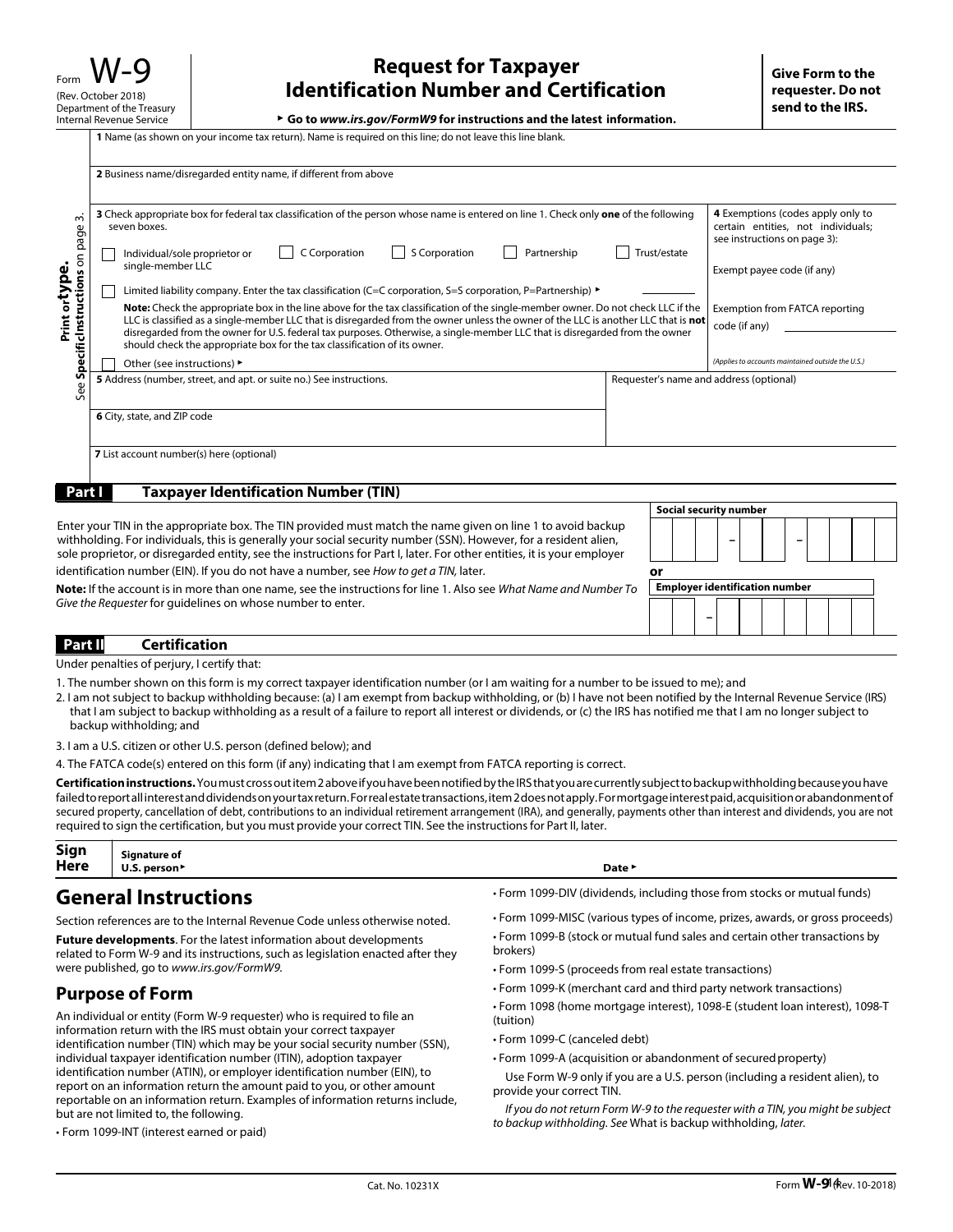# **Workers' Comp. Waiver – if state does not require coverage**



#### **CERTIFICATION OF ELECTION TO NOT MAINTAIN WORKERS' COMPENSATION COVERAGE**

The undersigned, as authorized representative of the motor carrier set forth below, herby warrants and represents to Maverick Transport, Inc. that such motor carrier is not required by (state) law to maintain Workers' Compensation insurance, and further that it has elected not to maintain such insurance.

In the event that motor carrier subsequently either (1) becomes subject to pertinent Workers' Compensation law, or (2) motor carrier's maintenance of Workers' Compensation insurance remains elective but motor carrier elects to maintain such insurance, then motor carrier will provide Maverick Transport, Inc. with evidence of such insurance in compliance with the terms of the pertinent agreement between the parties.

Motor Carrier:

Signature: \_\_\_\_\_\_\_\_\_\_\_\_\_\_\_\_\_\_\_\_\_\_\_\_\_\_\_\_\_\_\_\_\_\_\_\_\_\_\_\_\_\_

 $\mathbf{By:}$ 

Name Typed or Printed

Its:  $\frac{1}{\sqrt{1-\frac{1}{2}}\sqrt{1-\frac{1}{2}}\sqrt{1-\frac{1}{2}}\sqrt{1-\frac{1}{2}}\sqrt{1-\frac{1}{2}}\sqrt{1-\frac{1}{2}}\sqrt{1-\frac{1}{2}}\sqrt{1-\frac{1}{2}}\sqrt{1-\frac{1}{2}}\sqrt{1-\frac{1}{2}}\sqrt{1-\frac{1}{2}}\sqrt{1-\frac{1}{2}}\sqrt{1-\frac{1}{2}}\sqrt{1-\frac{1}{2}}\sqrt{1-\frac{1}{2}}\sqrt{1-\frac{1}{2}}\sqrt{1-\frac{1}{2}}\sqrt{1-\frac{1}{2}}\sqrt{1-\frac{1}{2}}\$ 

Title

| Date: |
|-------|
|-------|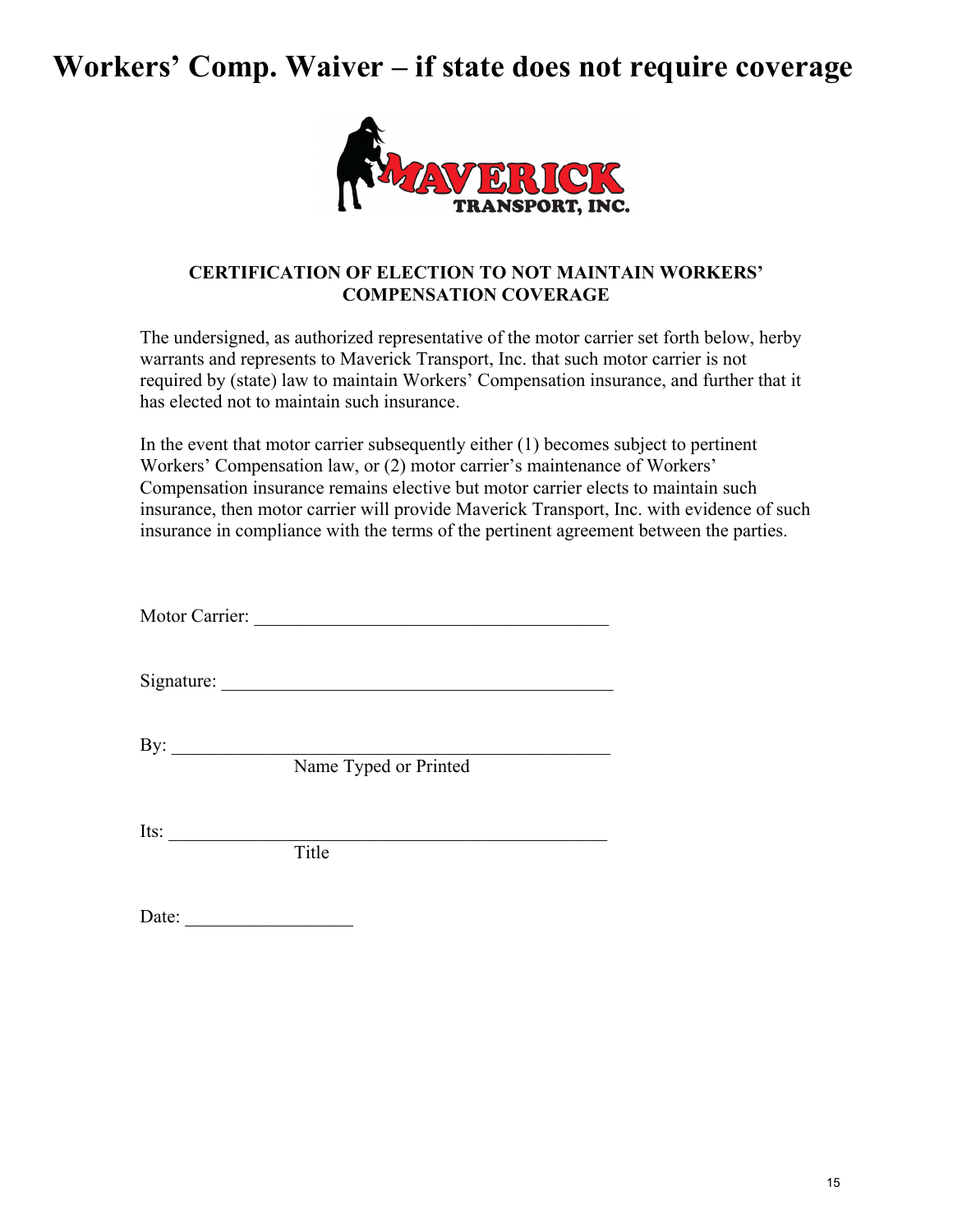

# **CARRIER PROFILE**

| (If different than billing address) |                                                                                                                                           |  |
|-------------------------------------|-------------------------------------------------------------------------------------------------------------------------------------------|--|
|                                     | Phone #1: $\_\_\_\_\_\_\_\_\_\_\_\_\_\_\_\_\_\_\_\_\_\_\_\_\_\_\_\_\_\_$ Phone #2: $\_\_\_\_\_\_\_\_\_\_\_\_\_\_\_\_\_\_\_\_\_\_\_\_\_\_$ |  |
|                                     |                                                                                                                                           |  |
| Owner's Name: Vear(s) in Business:  |                                                                                                                                           |  |
|                                     |                                                                                                                                           |  |
|                                     | Authority (check all that apply): _____ United States _____ Mexico _____ Canada                                                           |  |
| Total Number of Drivers:            |                                                                                                                                           |  |

## **REFERENCES (Please do NOT list TQL, CH Robinson, or Coyote Logistics)**

| Company | Contact | Phone Number |
|---------|---------|--------------|
|         |         |              |
|         |         |              |
|         |         |              |
|         |         |              |
|         |         |              |

## **\*\*\* PLEASE CONTINUE TO SECOND PAGE \*\*\***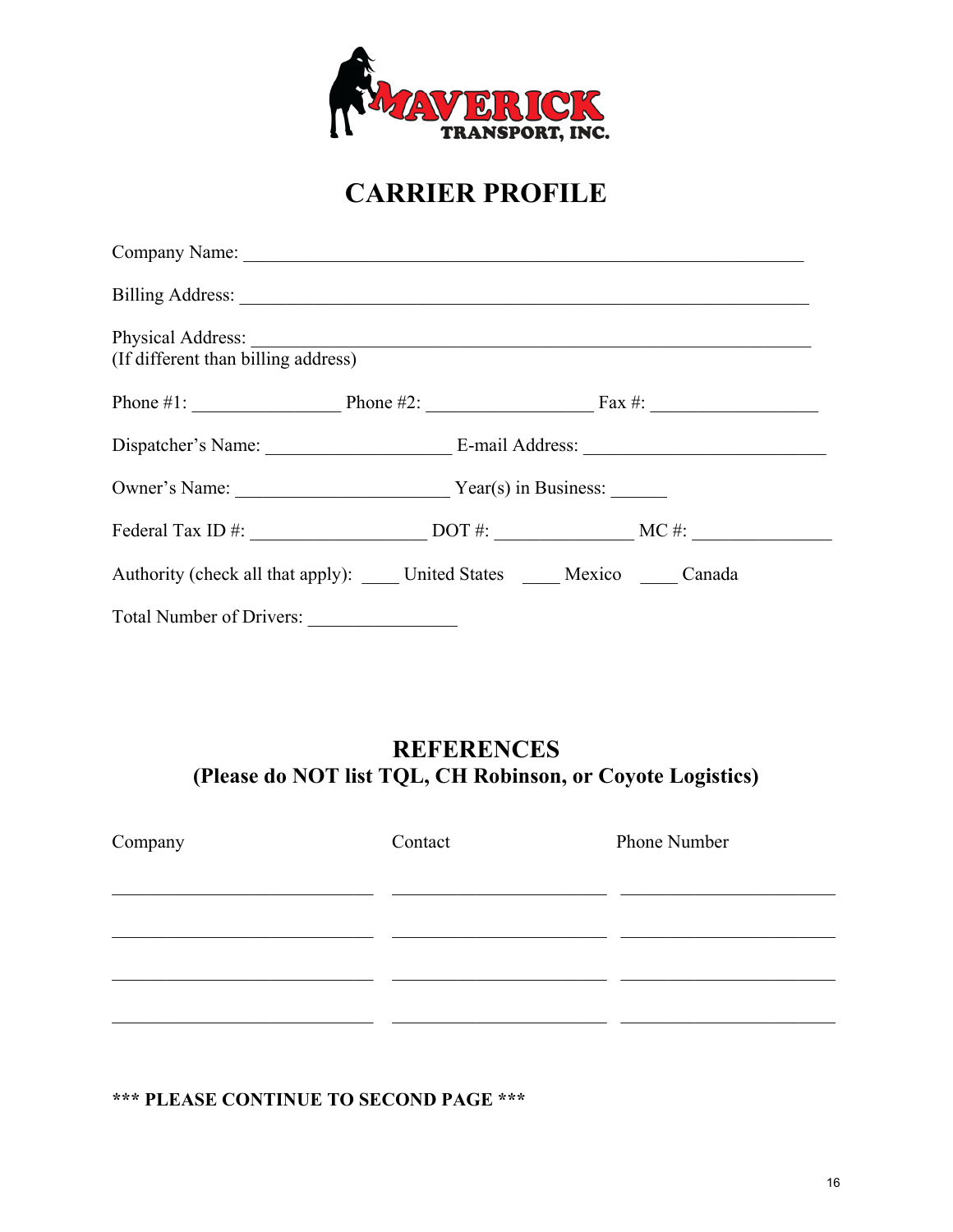## **EQUIPMENT & SERVICES**

#### Please list **how many** of each of the following:



## Please **check all** that apply:



#### **\*\*\* PLEASE CONTINUE TO THIRD PAGE \*\*\***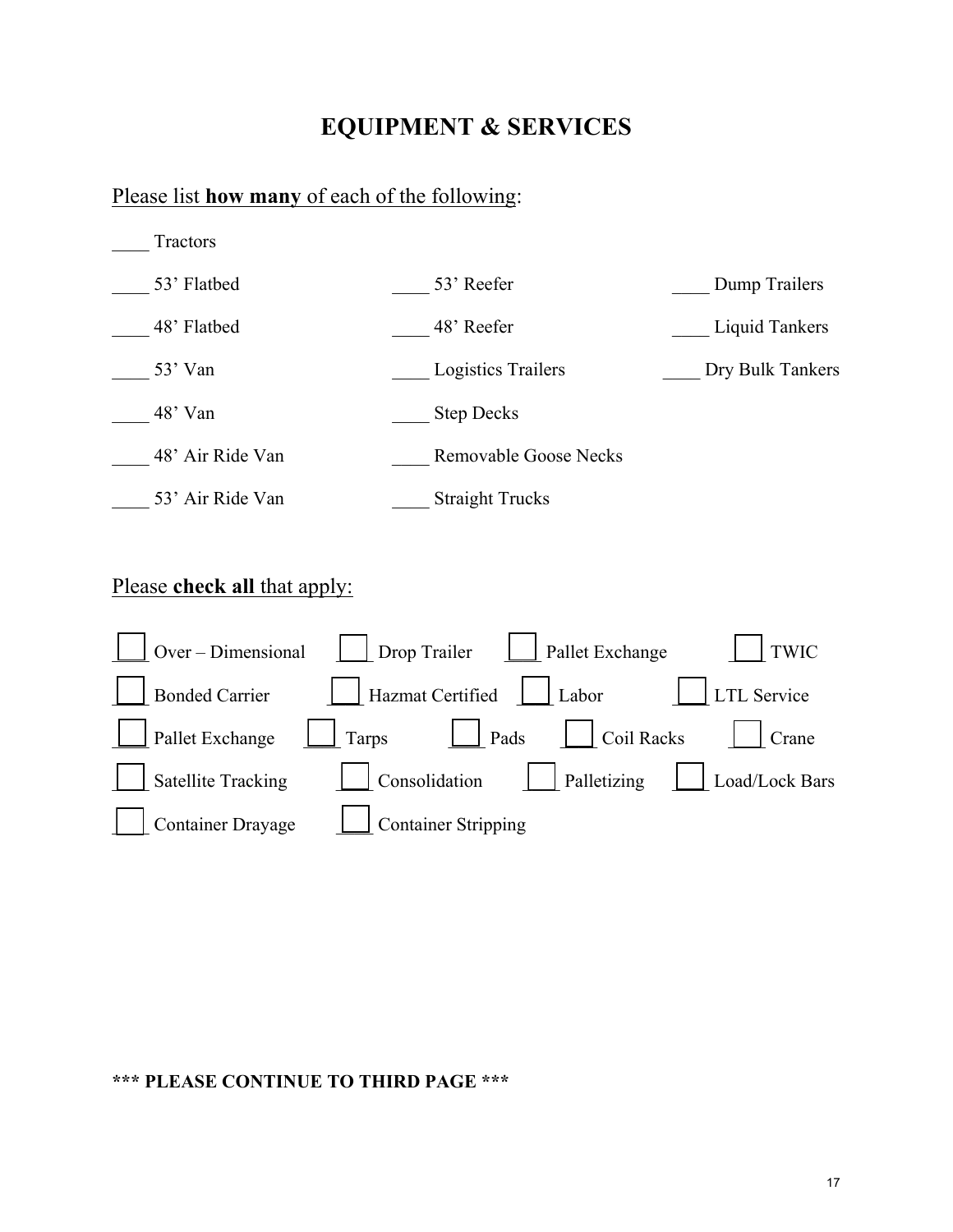## **SERVICE AREAS**

| Location of Empty Trucks (States)                                                                                       | <b>Desired Destinations (States)</b>              |
|-------------------------------------------------------------------------------------------------------------------------|---------------------------------------------------|
|                                                                                                                         |                                                   |
|                                                                                                                         |                                                   |
|                                                                                                                         |                                                   |
|                                                                                                                         |                                                   |
|                                                                                                                         |                                                   |
|                                                                                                                         |                                                   |
| <u> 1980 - Andrea Station Books, actor</u>                                                                              | <u> 1980 - Andrea Station Books, actor</u>        |
|                                                                                                                         |                                                   |
| <u> 1989 - Johann Stoff, deutscher Stoffen und der Stoffen und der Stoffen und der Stoffen und der Stoffen und der </u> |                                                   |
|                                                                                                                         |                                                   |
|                                                                                                                         |                                                   |
|                                                                                                                         |                                                   |
| <u> The Communication of the Communication</u>                                                                          | <u> 1980 - Johann Barnett, fransk politiker (</u> |
|                                                                                                                         |                                                   |
|                                                                                                                         |                                                   |
|                                                                                                                         |                                                   |
|                                                                                                                         |                                                   |

\*\*\* THANK YOU \*\*\*